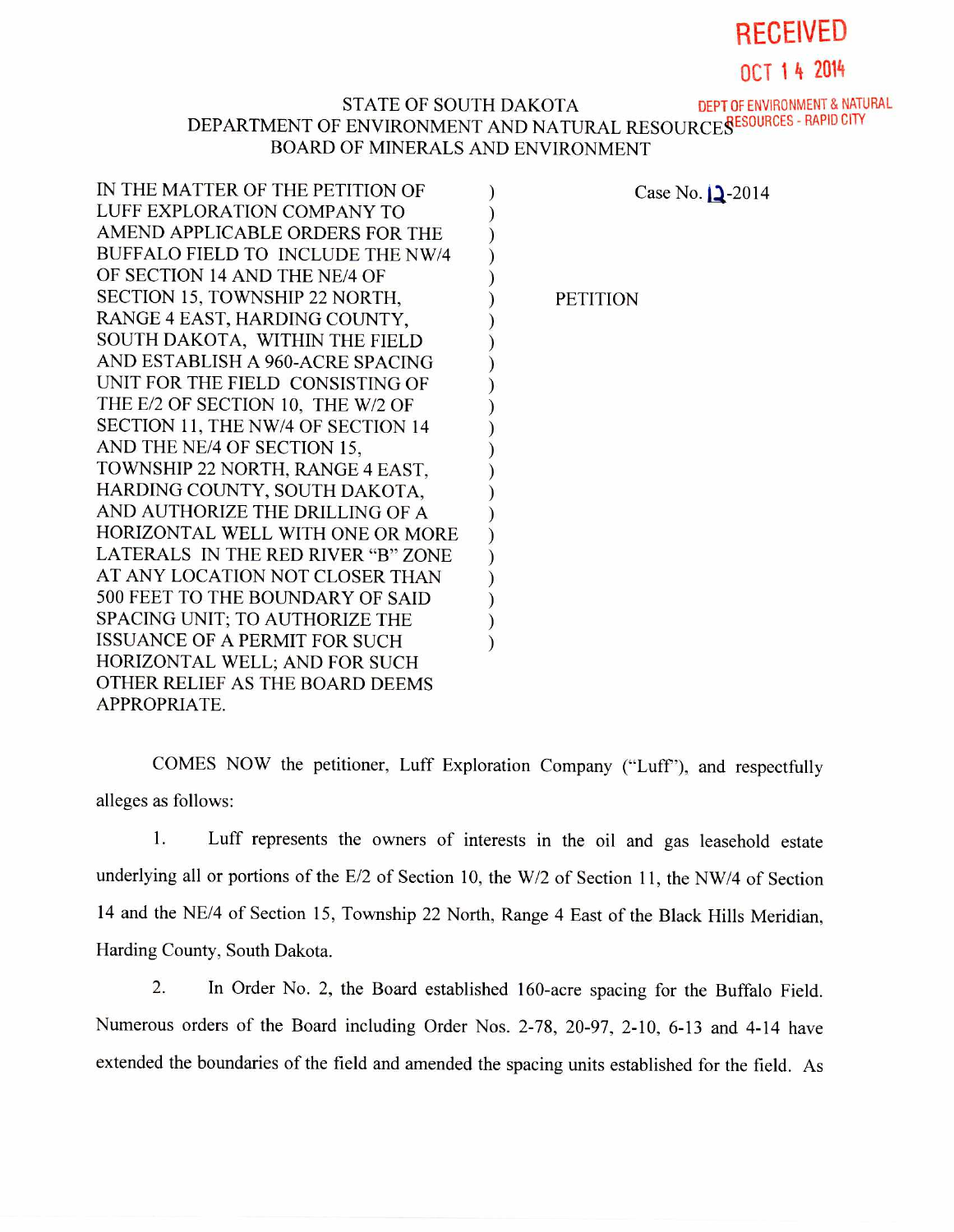a result of such orders, all of the captioned lands other than the NW/4 of Section 14 and the NE/4 of Section 15 are now included within the Buffalo Field. Pursuant to Order No. 4-14, the W/2 of Section 2, the E/2 of Section 3, the NE/4 of Section 10 and the NW/4 of Section 11 currently constitute a 960-acre spacing unit for the Buffalo Field with one horizontal well authorized to be drilled in the Red River "B" zone on such spacing unit.

3. The NW/4 of said Section 14 and the NE/4 of Section 15 are not included within any field established by order of the Board.

4. Luff has recently drilled the Castle Rock D-11H well on the 960-acre spacing unit consisting of the W/2 of Section 2, the E/2 of Section 3, the NE/4 of Section 10 and the NW/4 of Section 11. To adequately and efficiently drain the reservoir, Luff believes that another well should be drilled on an azimuth that nearly parallels the azimuth of the Castle Rock D-11H well extending from the NW/4 of Section 14 to the NE/4 of Section 10. Luff plans to drill such a well so that no portion of the lateral of the proposed new well in the Red River "B" formation would be any closer than 1,000 feet to the lateral of the Castle Rock D-11H well in the Red River "B" formation. To accommodate such a well, Luff believes that a new 960-acre spacing unit should be established which overlaps the spacing unit for the Castle Rock D-11H well and which consists of the E/2 of Section 10, the W/2 of Section 11, the NW/4 of Section 14 and the NE/4 of Section 15.

5. Luff respectfully requests that the Board amend its prior orders including Order Nos. 2, 2-78, 20-97, 2-10 and 4-14 so as to establish an overlapping 960-acre spacing unit for the Buffalo Field consisting of the lands described above and allow a horizontal well with one or more laterals to be drilled in the Red River "B" pool at any location thereon not closer than 500 feet to the boundary of such spacing unit.

6. In Luff's opinion, extending the field outline, forming the requested spacing unit and drilling the well described above will optimize primary recovery, prevent waste, avoid the drilling of unnecessary wells, and protect correlative rights.

2